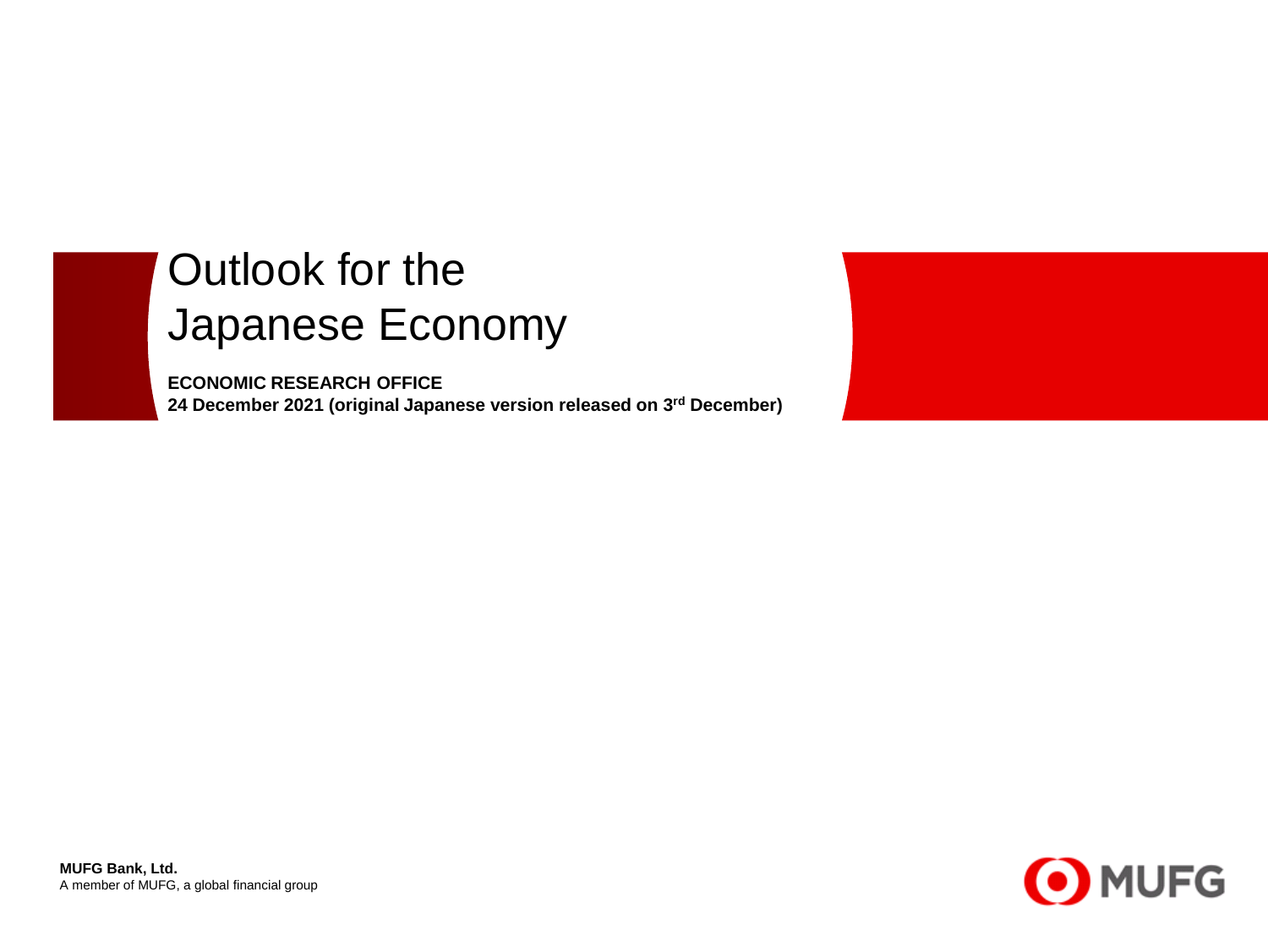### **Overview**

- The real GDP growth rate for the July-September quarter (first preliminary estimate) was -3.0% QoQ annualised: the first negative growth in two quarters. This was due to a decrease in domestic and foreign demand as a result of the fifth wave of COVID-19 infections and a supply shortage of some goods. Private consumption was affected by the fourth state of emergency and a huge slump in the number of automobile sales due to the constrained supply of semiconductors and other components. Capital expenditure also appears to have been affected by supply restraints, particularly investment in transport equipment.
- From the October-December quarter onwards, the economy will probably start to follow a general trend of recovery on the premise that "vaccines retain their efficiency, social and economic policies to live with COVID-19 are successful and become well-established, the number of COVID-19 cases and pressure on medical resources is reduced to a certain extent and that various restrictions are eased in stages". Large-scale economic policies from the Kishida administration are also forecast to give support to the economy.
- The economy will pick up and grow 2.8% YoY in FY2021, after which it will continue to recover at a gradual pace into FY2022 and record strong growth (3.6% YoY) due to rebounds from weak growth. Throughout FY2022, real GDP is forecast to be at the level it was at in FY2019 before the pandemic.



Source: Cabinet Office, MUFG Bank Economic Research Office Source: Cabinet Office, MUFG Bank Economic Research Office

#### **Japan Real GDP and Outlook (Fiscal Year, Quarterly) Japan Real GDP and Outlook (Fiscal Year, QoQ Annualised)**

|                    |                                        | <b>FY2019</b><br>(Actual) | <b>FY2020</b><br>(Actual) | <b>FY2021</b><br>(Outlook) | FY2022<br>(Outlook) |  |  |  |
|--------------------|----------------------------------------|---------------------------|---------------------------|----------------------------|---------------------|--|--|--|
| <b>Real GDP</b>    |                                        | $-0.5$                    | $-4.4$                    | 2.8                        | 3.6                 |  |  |  |
|                    | Private consumption                    | $-1.0$                    | $-5.8$                    | 3.1                        | 4.1                 |  |  |  |
|                    | Residential investment                 | 2.5                       | $-7.2$                    | $-0.6$                     | $-0.6$              |  |  |  |
|                    | Capital expenditure                    | $-0.6$                    | $-6.9$                    | 1.7                        | 5.0                 |  |  |  |
|                    | Inventory investment<br>(contribution) | 0.0                       | $-0.2$                    | $-0.1$                     | 0.1                 |  |  |  |
|                    | Public demand                          | 1.9                       | 3.5                       | 1.0                        | 1.7                 |  |  |  |
|                    | Net exports (contribution)             | $-0.4$                    | $-0.6$                    | 0.7                        | 0.1                 |  |  |  |
|                    | <b>Exports</b>                         | $-2.2$                    | $-10.4$                   | 11.9                       | 3.0                 |  |  |  |
|                    | Imports                                | 0.2                       | $-6.8$                    | 7.5                        | 2.3                 |  |  |  |
| <b>Nominal GDP</b> |                                        | 0.3                       | $-3.9$                    | 2.4                        | 3.9                 |  |  |  |
|                    | <b>GDP Deflator</b>                    | 0.9                       | 0.6                       | $-0.4$                     | 0.3                 |  |  |  |

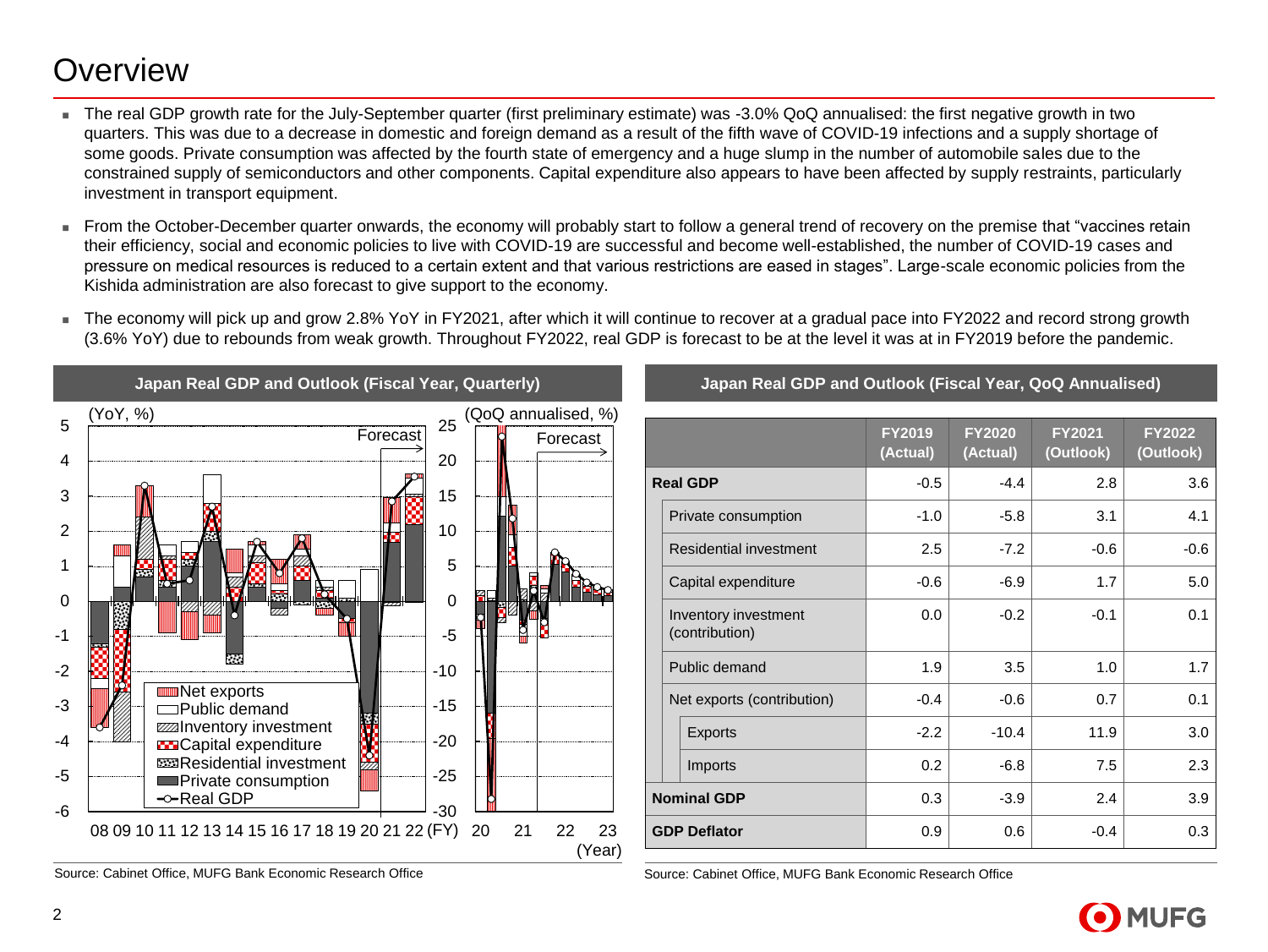## Domestic Private Consumption

- Growth of private consumption remained slow as services stagnated due to the impact of the fourth state of emergency and there was a slump in spending on durable goods, particularly automobiles, which were affected by a shortage in the supply of parts. As the number of cases falls and restrictions on movement are eased, consumption will start to recover in the future, especially that of services. Nevertheless, a sense of caution about the spread of infection will remain for the time being, which means the pace of recovery is likely to be gradual. It will also be important to keep an eye on the risks posed by a deterioration of the COVID-19 situation, including the spread of the omicron variant.
- Although it is showing some weakness due to supply constraints and slow growth of profits, fixed investment is forecast to remain firm. Downward pressure is likely to continue, especially on some non-manufacturing industries, yet fixed investment is expected to pick up in the future on the back of a recovery of both the economy and corporate profits, as well as the need to invest in streamlining and information. The Bank of Japan's September Tankan Survey shows a clear increase in planned fixed investment for this fiscal year of 10.1% YoY.



Source: Cabinet Office, Ministry of Finance, Bank of Japan, MUFG Bank Economic Research Office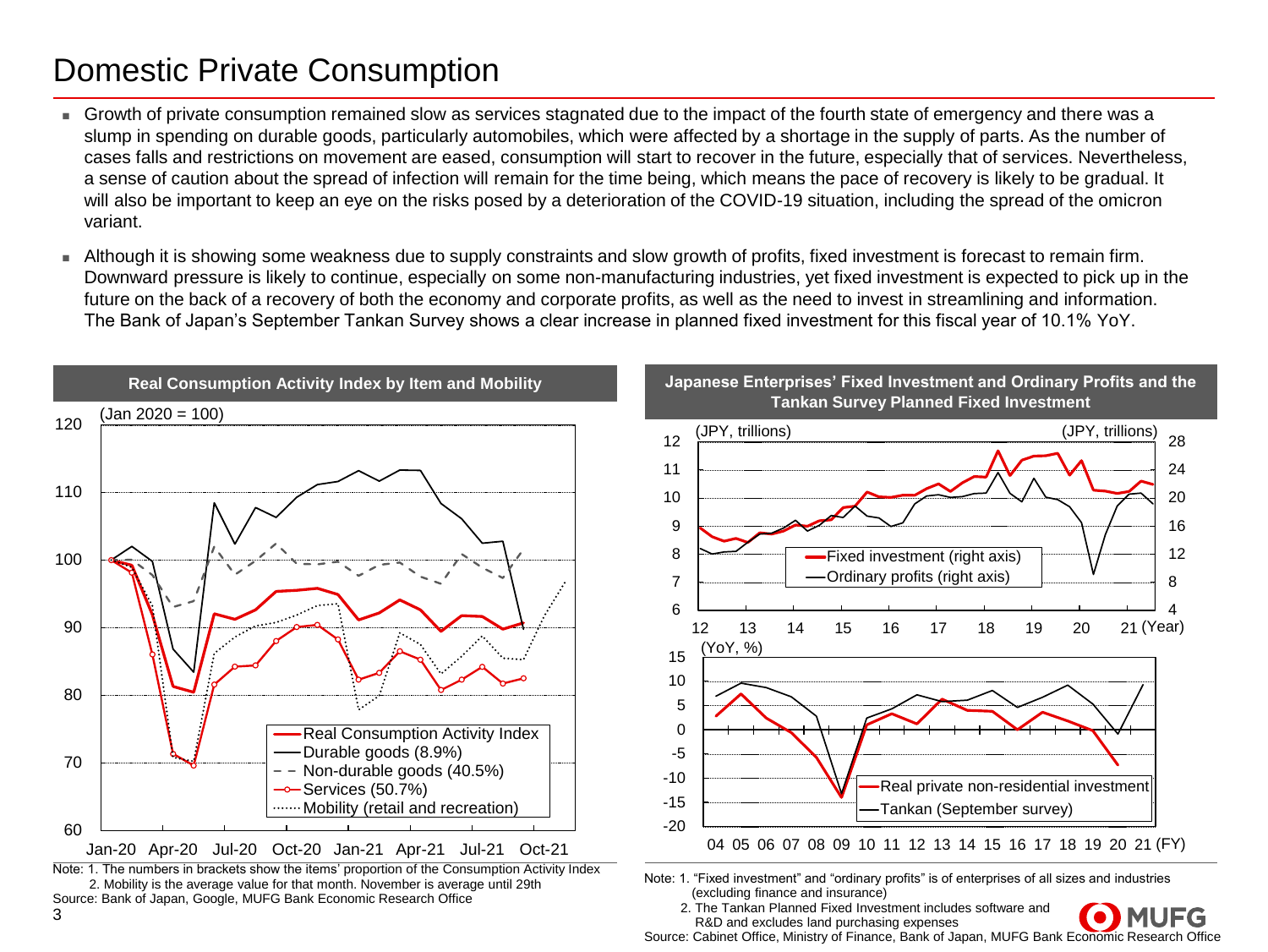# Monetary and Government Policy

- Prime Minister Kishida's cabinet approved the Economic Policies for Overcoming COVID-19 and Developing a New Generation on 19th November. The policies focus on financial aid for households and strengthening support for businesses, resulting in fiscal expenses of JPY 55.7 trillion – a new historical high. That being said, many of the policies that provide financial aid are aimed a households, which means the upward pressure on the economy from these policies is unlikely to be large. The boost to real GDP is forecast to equate to around 0.6% points in FY2022.
- The Bank of Japan will continue with its large-scale monetary easy, such as maintaining the yield curve at low levels with active purchases of government bonds. In March, the Bank carried out adjustments to its policy to improve the stability of its monetary easing. Although there has been a marked increase in energy prices, consumer prices on the whole have only increased by a small amount. It is unlikely that the Bank of Japan will achieve its CPI target of 2% YoY, even after the temporary impact of the lowering of mobile phone charges has worn off, and it is forecast to maintain its current accommodative monetary policy.



Source: Cabinet Office, MUFG Bank Economic Research Office Source: Ministry of Internal Affairs and Communications, MUFG Bank Economic Research Office

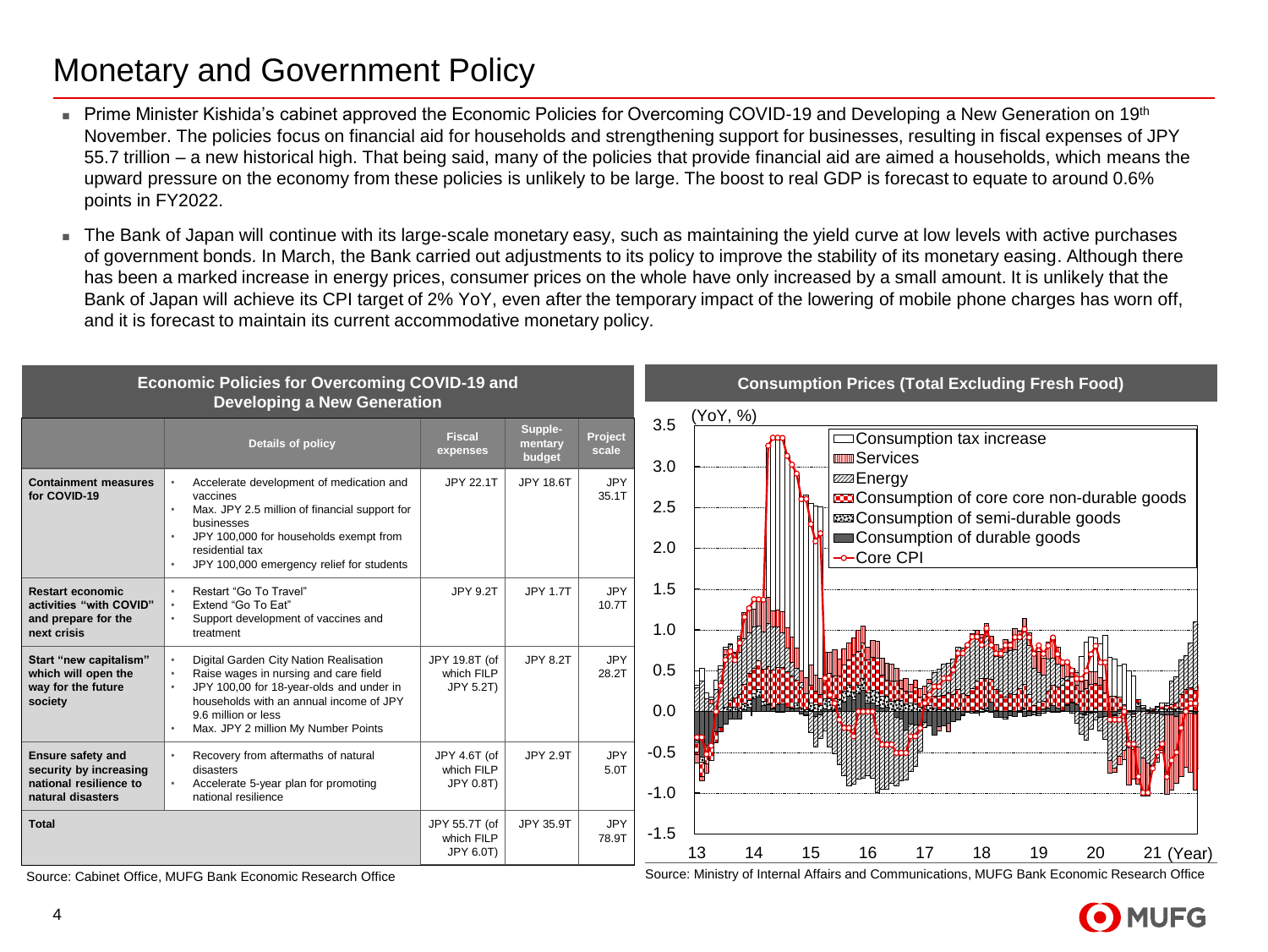### Appendix: Outlook for the Japanese Economy and Financial Markets

| Appendix: Outlook for the Japanese Economy and Financial Markets                                        |                    |                   |                 |              |                |              |                   |            |                |            |            |            |                |                   |             |            |
|---------------------------------------------------------------------------------------------------------|--------------------|-------------------|-----------------|--------------|----------------|--------------|-------------------|------------|----------------|------------|------------|------------|----------------|-------------------|-------------|------------|
|                                                                                                         |                    |                   |                 |              |                |              |                   |            |                |            |            |            |                |                   |             |            |
| Outlook for the Japanese Economy (First Preliminary Estimate of GDP Statistics for July-September 2021) |                    |                   |                 |              |                |              |                   |            |                |            |            |            |                |                   |             |            |
|                                                                                                         | Forecast           |                   |                 |              |                |              |                   |            |                |            |            |            |                |                   |             |            |
|                                                                                                         | 2020               |                   |                 |              | 2021           |              |                   | 2022       |                |            |            | 2023       | FY2020         | FY2021            | FY2022      |            |
| 1. The Real Economy (QoQ annualized change)                                                             | O <sub>1</sub>     | 2Q                | 3Q              | 4Q           | Q <sub>1</sub> | 2Q           | 3Q                | 4Q         | Q <sub>1</sub> | 2Q         | 3Q         | 4Q         | O <sub>1</sub> |                   |             |            |
|                                                                                                         |                    |                   |                 |              |                |              |                   |            |                |            |            |            |                |                   |             |            |
| Real GDP                                                                                                | $-2.3$             | $-28.2$           | 23.5            | 11.8         | $-4.1$         | 1.5          | $-3.0$            | 7.0        | 5.7            | 3.9        | 2.7        | 2.0        | 1.6            | - 4.4             | 2.8         | 3.6        |
| <b>Private Consumption</b>                                                                              | $-3.2$             | $-29.1$           | 22.8            | 9.3          | $-5.0$         | 3.7          | $-4.5$            | 10.0       | 7.8            | 3.8        | 2.4        | 1.8        | 1.4            | $-5.8$            | 3.1         | 4.1        |
| Housing Investment                                                                                      | $-14.1$            | 2.3               | $-20.9$         | $-0.1$       | 4.3            | 8.3          | $-10.1$           | 0.8        | 0.2            | 0.2        | $-0.4$     | $-0.6$     | $-0.6$         | $-7.2$            | $-0.6$      | $-0.6$     |
| <b>Private Business Fixed Investment</b>                                                                | 5.1                | $-22.1$           | $-8.4$          | 18.1         | $-4.1$         | 9.1          | $-14.4$           | 10.0       | 8.2            | 6.1        | 5.3        | 4.1        | 3.2            | $-6.9$            | 1.7         | 5.0        |
| Business Inventory (Contribution)                                                                       | 0.7                | 0.3               | $-0.7$          | $-2.0$       | 1.6            | $-1.4$       | 1.2               | 0.0        | 0.0            | 0.0        | 0.0        | 0.0        | 0.0            | $-0.2$            | - 0.1       | 0.1        |
| <b>Government Expenditures</b>                                                                          | -1.2               | 4.4               | 10.4            | 6.7          | $-6.3$         | 1.7          | 2.4               | 0.2        | 1.3            | 2.2        | 1.9        | 1.6        | 1.3            | 3.5               | 1.0         | 1.7        |
| <b>Public Investment</b>                                                                                | $-0.8$             | 11.9              | 5.3             | 3.0          | $-5.5$         | $-8.1$       | $-5.8$            | 0.0        | 1.6            | 2.8        | 3.2        | 3.2        | 3.2            | 4.2               | $-3.6$      | 2.0        |
| Net Exports (Contribution)                                                                              | $-1.2$             | $-10.3$           | 11.3            | 4.2          | $-0.9$         | $-1.2$       | 0.4               | 0.1        | $-0.1$         | 0.3        | 0.1        | 0.0        | 0.0            | $-0.6$            | 0.7         | 0.1        |
| Exports<br>Imports                                                                                      | $-17.6$<br>$-11.7$ | $-53.8$<br>$-2.4$ | 33.0<br>$-29.1$ | 55.6<br>20.7 | 9.9<br>16.9    | 13.6<br>22.8 | $-8.3$<br>$-10.5$ | 5.7<br>5.3 | 5.3<br>5.7     | 4.1<br>2.4 | 2.4<br>2.0 | 2.0<br>2.0 | 1.6<br>1.6     | $-10.4$<br>$-6.8$ | 11.9<br>7.5 | 3.0<br>2.3 |
| Nominal GDP                                                                                             | -2.2               | $-27.2$           | 23.9            | 9.7          | $-4.4$         | $-1.0$       | $-2.5$            | 11.0       | 4.0            | 3.0        | 1.7        | 6.6        | 0.2            | $-3.9$            | 2.4         | 3.9        |
| GDP Deflator (YoY)                                                                                      | 1.0                | 1.4               | 1.1             | 0.1          | $-0.2$         | $-1.1$       | $-1.1$            | 0.3        | $-0.0$         | 0.5        | 0.1        | 0.2        | 0.4            | 0.6               | $-0.4$      | 0.3        |
| Industrial Production Index (QoQ)                                                                       | 0.0                | $-16.8$           | 9.0             | 5.7          | 2.9            | 1.1          | $-3.7$            | 2.8        | 4.5            | 0.9        | 0.7        | 0.6        | 0.6            | $-9.5$            | 7.8         | 5.8        |
| Domestic Corporate Goods Price Index (YoY)                                                              | 0.6                | $-2.2$            | $-0.8$          | $-2.2$       | $-0.3$         | 4.6          | 6.0               | 8.0        | 4.9            | 3.9        | 2.1        | 0.6        | 0.8            | - 1.4             | 6.0         | 1.8        |
| Consumer Price Index (excl. fresh food, YoY)                                                            | 0.7                | $-0.1$            | $-0.3$          | $-0.9$       | $-0.5$         | $-0.6$       | 0.0               | 0.4        | 0.3            | 0.4        | 0.4        | 0.5        | 0.5            | $-0.5$            | 0.0         | 0.5        |
| 2. Balance of Payments                                                                                  |                    |                   |                 |              |                |              |                   |            |                |            |            |            |                |                   |             |            |
| Trade Balance (billion yen)                                                                             | 583                | $-1,472$          | 1,229           | 2,436        | 1,437          | 998          | $-193$            | 1,316      | 498            | 429        | $-671$     | 959        | 87             | 3,902             | 2,619       | 804        |
| Current Balance (billion yen)                                                                           | 4,410              | 1,697             | 3,623           | 5,922        | 4,626          | 4,719        | 2,894             | 4,454      | 3,674          | 3.649      | 2,586      | 4,254      | 3,420          | 16,302            | 15,741      | 13,910     |
| 3. Financial                                                                                            |                    |                   |                 |              |                |              |                   |            |                |            |            |            |                |                   |             |            |
| Uncollateralized overnight call rate                                                                    | 0.0                | 0.0               | $-0.1$          | 0.0          | 0.0            | $-0.0$       | $-0.0$            | 0.0        | 0.0            | 0.0        | 0.0        | 0.0        | 0.0            | 0.1               | 0.0         | 0.0        |
| Euro-Yen TIBOR (3-month rate)                                                                           | 0.1                | 0.1               | 0.1             | 0.1          | 0.1            | 0.1          | 0.1               | 0.1        | 0.1            | 0.1        | 0.1        | 0.1        | 0.1            | 0.1               | 0.1         | 0.1        |
| Newly Issued 10-Year Government Bonds Yield                                                             | 0.0                | 0.0               | 0.0             | 0.0          | 0.1            | 0.1          | 0.0               | 0.1        | 0.1            | 0.1        | 0.1        | 0.2        | 0.2            | 0.0               | 0.1         | 0.2        |
| Exchange Rate (USD/JPY)                                                                                 | 109                | 108               | 106             | 104          | 106            | 109          | 110               | 114        | 114            | 114        | 114        | 114        | 114            | 106               | 112         | 114        |

Note: Uncollateralized overnight call rate is the average rate during the last month of the period. Euro-Yen TIBOR (3-month rate), Newly Issued 10-Year Government Bonds Yield and Exchange Rate (USD/JPY) are averages during the period.

Source: Various statistics, Bloomberg, MUFG Bank Economic Research Office

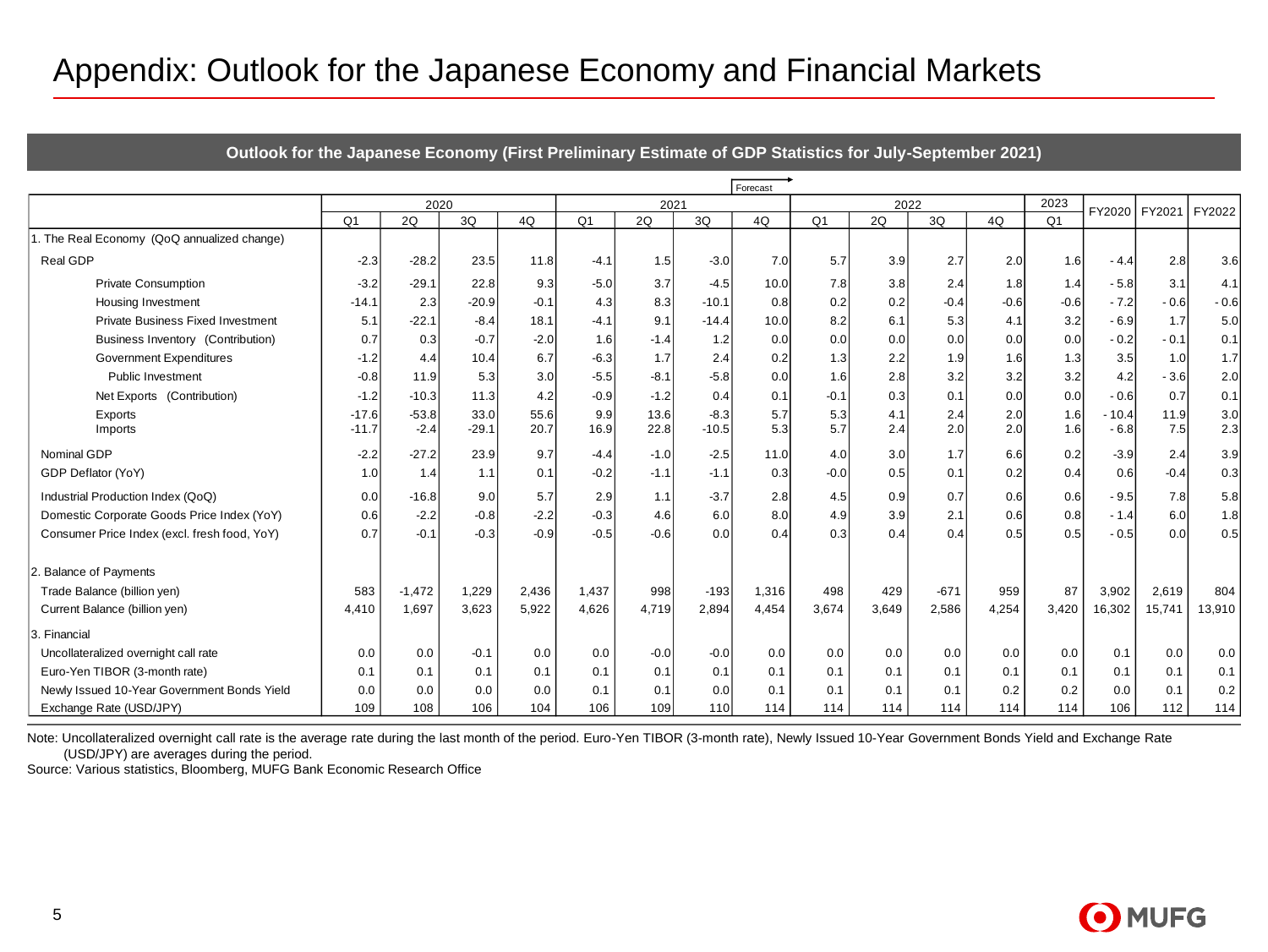- •**This report is intended for information purposes only and shall not be construed as solicitation to take any action. In taking any action, each reader is requested to do so on the basis of their own judgment.**
- •**This report is based on information believed to be reliable, but we do not guarantee its accuracy. The contents of the report may be revised without advance notice.**
- •**This report is a literary work protected by the copyright act. No part of this report may be reproduced in any form without express statement of its source.**